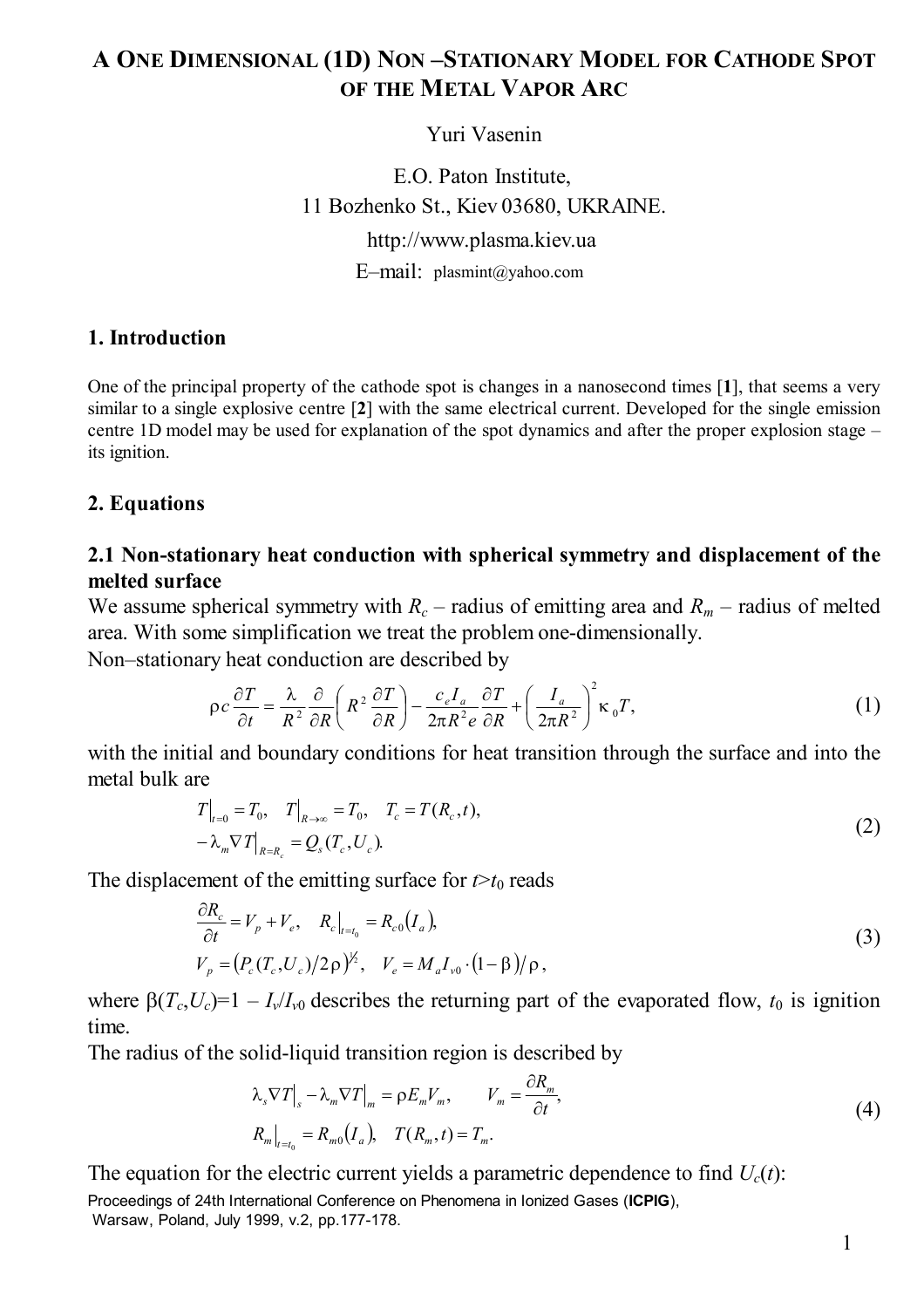$$
I_a(t) = 2\pi R_c^2 J_c(T_c, U_c) = \text{const.}\tag{5}
$$

We use the following quantities:  $c_e = \pi^2 k^2 T/2\mu$  – specific electron heat capacity,  $\mu = E_f[1-\mu]$  $(\pi^2/12)(kT/E_f)^2$  – chemical potential,  $E_f$  – Fermi energy,  $\kappa_0$  – temperature coefficient of the resistivity,  $E_m$  – specific melting heat;  $T_m$  – melting temperature;  $T_0$  is the temperature of the cathode bulk metal; subscripts *m* and *s* correspond to liquid (melted) and solid state, respectively;  $V_p$  and  $V_e$  are the velocity components of the liquid surface associated with the hydrodynamic movement due to the plasma pressure and the erosion at evaporation;  $I_{v0}$  and *Iv* are the evaporation flow at the surface and at the distant border of the Knudsen layer, *Ma* is the atomic weight. As material parameters we take density  $p=8.9$  g/cm<sup>3</sup>, specific heat capacity c=0.384 J/gK, and heat conductivity  $\lambda$ =3.4 W/Kcm. In principle these parameters depend on the temperature, but as a first approximation this dependence is neglected.

#### **2.2 Boundary conditions on the plasma side**

Presented above system of equations is practically the same as for the classic emission– erosion model of the single explosive emission centre [2]. The differences in results of numerical experiments caused by the used in our calculations the self–consistent boundary conditions at the stage followed to proper explosion. The physical model for the near cathode plasma layer and calculated for copper cathode boundary conditions for the equations set (1)–(5) was presented in the [3]: energy flow to the surface  $Q_s(T_c, U_c)$ , pressure in the near–cathode plasma ball  $P_c(T_c, U_c)$ , returning part of evaporated particles  $\beta(T_c, U_c)$ , and current density  $J_c(T_c, U_c)$ .

#### **3. Results**

Figs.1–3 shows the results for the 1D model. The spot currents were chosen to  $I<sub>a</sub>=10A$ , 20A, 30A, 40A, and 80 A for a Cu-cathode at  $T_0$ =300 K.

It has been assumed that the spot formation starts by Joule heating of a small area with initial radius  $R \sim 0.1 \mu$ m by the current increasing with a rate of up to  $10^9$  A/s. At ignition the current density is  $>10^8$  A/cm<sup>2</sup>. It decreases by about one order of magnitude when reaching the surface heating stage characteristic for the fully developed spot (fig. 2*a*). After *t*0∼1÷3 ns the required current can be sustained by a finite cathode fall (Fig.2 *b*).

This time marks the transition from the explosive erosion due to Joule heating (volume energy source) to the proper cathode spot characterised mainly by ion bombardment heating (surface energy source).

This assumption about the transition from Joule heating to the surface energy source may be supported by the behaviour of the effective part of the total energy  $U_c \cdot I_a$ , dissipated in the cathode bulk, shown in Fig.1  $a$ . For times  $\leq$ 1 ns Joule heating is prevailing. In this stage about 20 % of the arc power is dissipated in the cathode bulk. To reach the experimental value of  $\approx 0.3$ , times >10 ns must elapse. At this stage the contribution of Joule heating can be neglected.

At the same time the temperature decreases from values  $> 6000$  K down to values  $< 5000$  K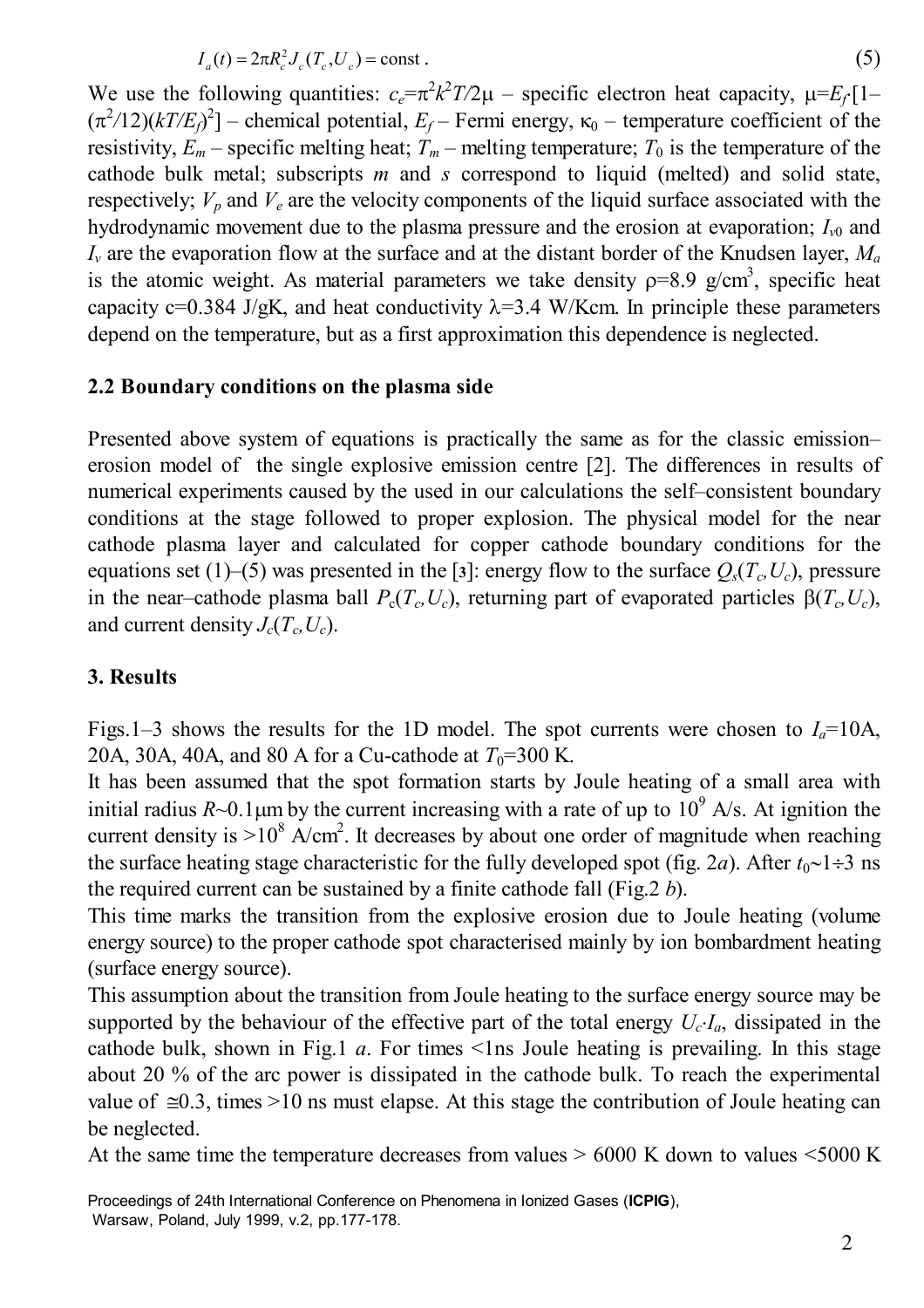

*Fig. 1. The time dependence of the fraction of the energy*  $I_aU_c$  *spent on cathode processes* (*a*) and the surface temperature  $T_c$  (*b*) for the fixed values of the spot current  $I_a$ . The *dashed lines depict the case when Joule heating is taken into account.*

#### (Fig 1 *b*).

If we define the characteristic spot stage by values of the cathode fall <20 V, Fig. 1–2 yields another interesting result: The spot has a finite lifetime depending on the current. It amounts to 10 ns for 10 A, and to 500 ns for 80 A. As a consequence, for longer arc burning times there must be a sequence of spot reignitions.

In [**4**, **5**, **6**] experimental data on the chaotic motion of cathode spots are reported that little depend on the current. According to Fig. 3 *a* for  $t > 10$  ns the radius  $R_c$  can be approximated by  $\lg(R_c) \cong p \cdot \lg(t) + q'(I_a)$ , and  $p \cong 1/2$ . Thus,  $\lg(R_c^2/t) \cong q(I_a) = 2 \cdot q'(I_a)$ . Changes of *q* with  $I_a$ are small for  $t > 10$  ns. For currents  $I_a \in [10, 100]$  A the values of the diffusion constant of random walk over the surface  $\langle X^2 \rangle$  on the time  $\tau$  are then  $D = \langle X^2 \rangle / \tau \approx R_c^2 / t \approx \text{const} \approx 10^{-3}$  $m^2$ /s, in accordance with the experiments.

Fig. 3 *b* shows the averaged displacement velocity  $V_s = (R_c - R_{c0})/(t-t_0)$  of the liquid surface, amounting to  $20 - 200$  m/s. Interestingly, it depends on the current only during the ignition phase.



*Fig. 2. The time dependence of the current density*  $J_c$  *(a) and cathode fall*  $U_c$  *(b) for fixed values of the spot current Ia .*

Proceedings of 24th International Conference on Phenomena in Ionized Gases (**ICPIG**), Warsaw, Poland, July 1999, v.2, pp.177-178.